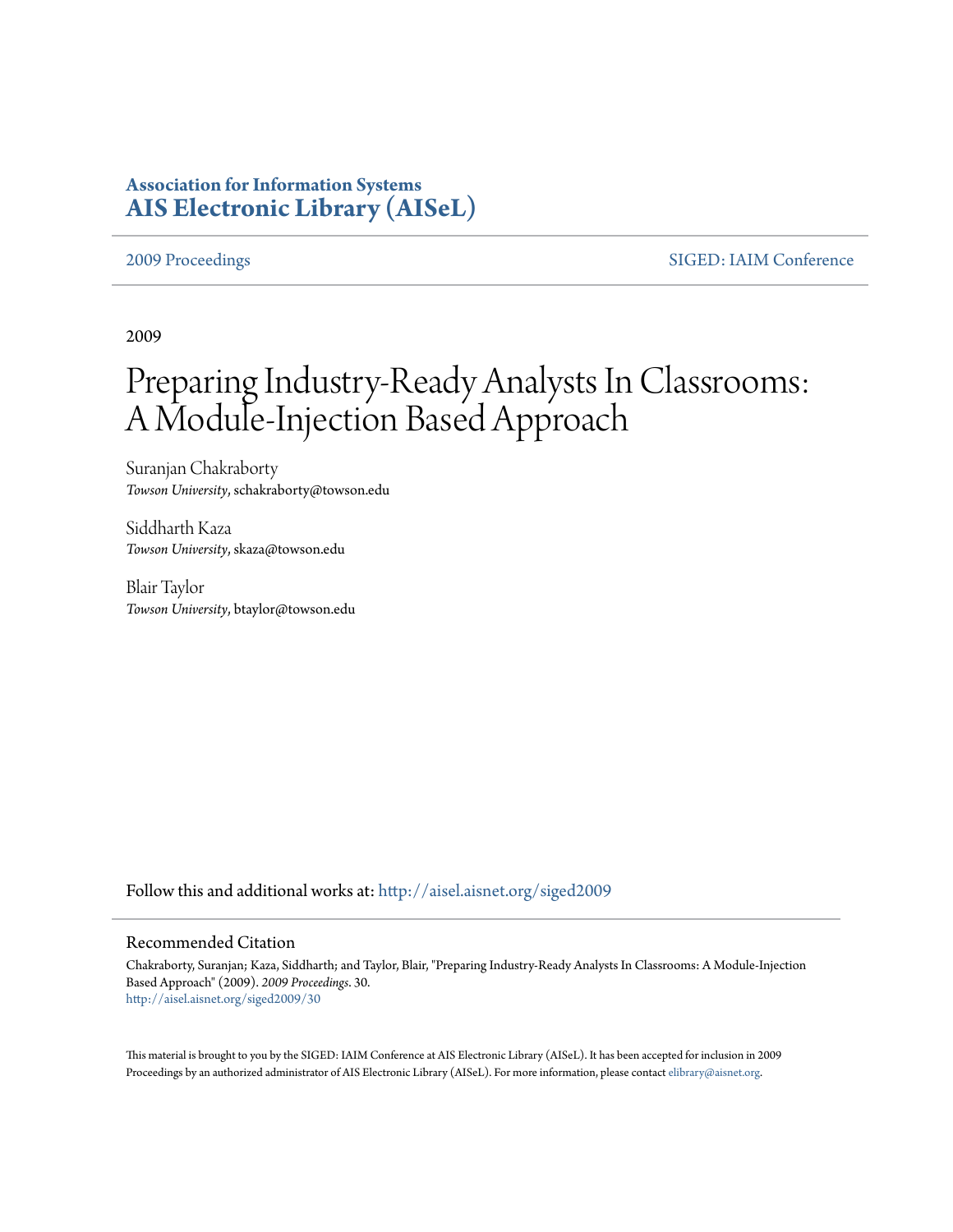# **PREPARING INDUSTRY-READY ANALYSTS IN CLASSROOMS: A MODULE-INJECTION BASED APPROACH**

Suranjan Chakraborty Department of Computer and Information Sciences Towson University schakraborty@towson.edu

Siddharth Kaza Department of Computer and Information Sciences Towson University skaza@towson.edu

Blair Taylor Department of Computer and Information Sciences Towson University btaylor@towson.edu

#### **EXTENDED ABSTRACT**

### **I. INTRODUCTION**

An important objective of information systems (IS) curriculum and pedagogy is to prepare students for a career in IS. The burgeoning demand for IT in business has expanded and diversified the traditional roles of IS professionals, yielding both challenges and opportunities for IS students. In particular, the role of the analyst has increased in criticality [Coughlan et al., 2003] and demand [Chao and Shih, 2005]. Given the importance of this role, we feel that a substantial focus of IS education should be aimed at providing students with means to hone their skills as future analysts.

Previous research indicates that the skill requirements of an analyst are both behavioral and knowledge based and include business knowledge, technical knowledge, analytic skills and interpersonal skills [Green, 1989]. While recent IS curriculum initiatives [Gorgone et al., 2003] have made substantial progress in providing the requisite knowledge background, we feel that there is a paucity in systematic procedures that provide the students with behavioral skills. IS academics need to design pedagogical components that a) impart experiential learning experience [Heim et al., 2005] and b) focus on simulating specific activities (such as requirements gathering) that are central to an analyst's tasks. Current experiential learning components are typically limited to semester-long group-based projects in various forms (e.g., prepared case studies [Tan and Phillips, 2005] , projects with real clients [Frandsen and Rhodes, 2002, Scott, 2004] and role-play simulation based projects [Avison et al., 2006, Chakraborty and Sarker, 2007, Sarker and Sahay, 2004]). While these projects are useful pedagogical tools, there are certain drawbacks:

- The projects are difficult to implement [Fox, 2002, Jensen and Wee, 2000, Tan and Phillips, 2005] and require substantial effort, involvement, and preparation on the part of the instructor.
- They are typically associated with capstone courses and consequently, students are exposed to very few of such endeavors.

We feel that such long-term projects need to be complemented with more directed, short-term initiatives that would acquaint students with the dialogue intensive and unstructured nature of a typical analysts' task. The success of such experiential learning modules is contingent on them a)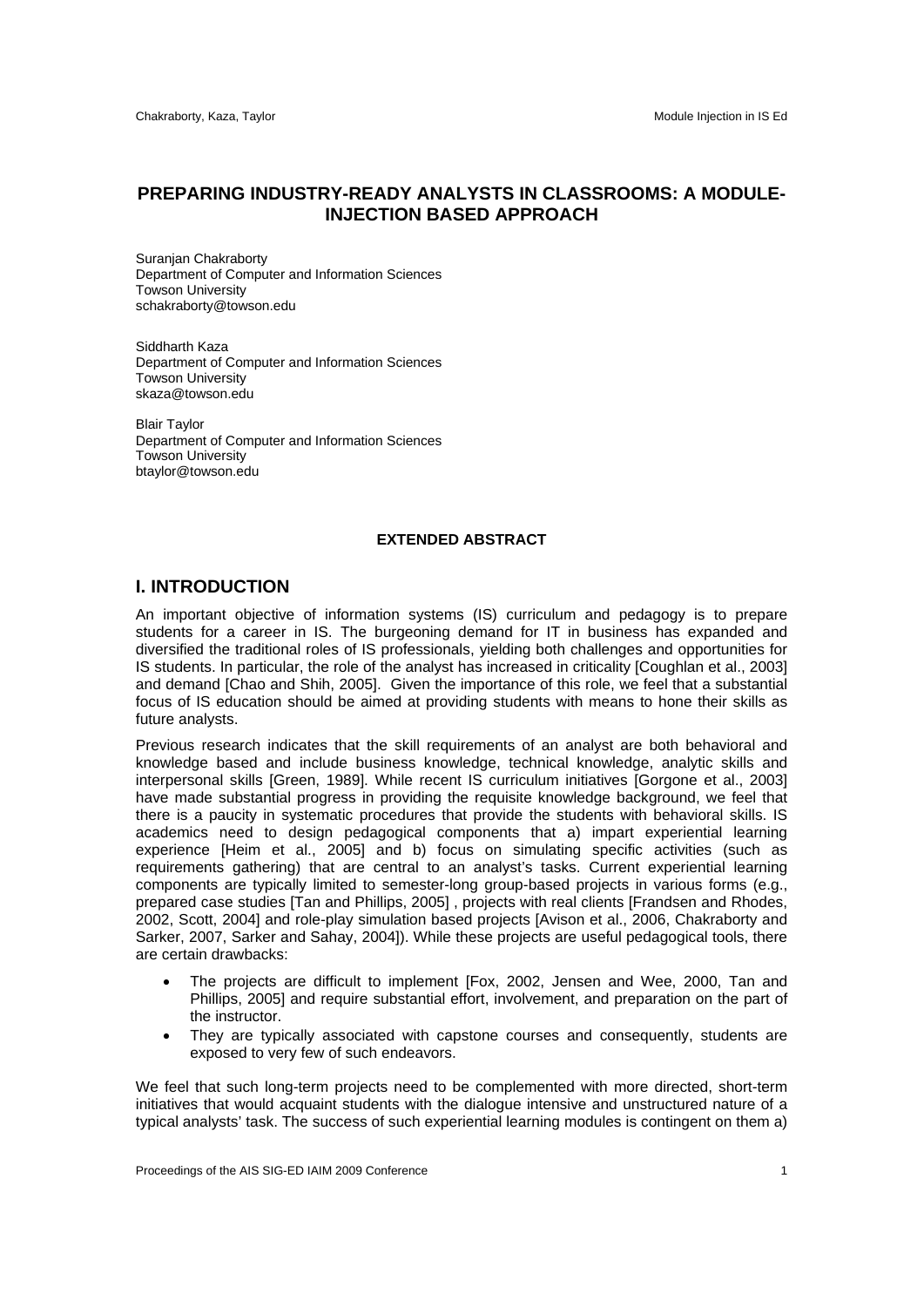being applicable to a broad spectrum of IS courses and b) requiring minimal effort in terms of their implementation.

An IS curriculum that combines short-term group-based activities with the existing semester-long projects would be more effective in preparing competent IS professionals. Consequently, we propose an approach that entails the design and development of module injections, an approach that has been successfully applied in other computing curriculum initiatives [Taylor and Azadegan, 2008]. The details of our approach are discussed in the following section.

# **II. THE INJECTION BASED APPROACH**

Our proposal is to inject self-contained exercise modules that simulate the requirements gathering activity. While this model is research in progress and the injection modules are still under construction, we would like to provide some insight into the design of the module injections.

*Modules*: Each module will be self-contained, requiring minimal instructor supervision, and will consist of the following components:

- 1. A real-world information systems development / management problem description
- 2. A specification report template in the form of a questionnaire
- 3. One or more checklists listing good practices related to requirements gathering
- 4. Discussion or introspection questions
- 5. External reading resources

#### *Procedure:*

- 1. Each module will contain instructions to divide the class into groups consisting of 4-5 students with different roles (users and analysts).
- 2. Users will be provided with a brief proposal for an information system.
- 3. The analysts and users will then participate in a discussion (extending for about twenty minutes) similar to real-world requirements gathering meetings.
- 4. Subsequent to the discussion, the analysts will complete the specification report.
- 5. The users and analysts will also complete the checklist document(s). The checklist(s) will serve both as a discussion topic and allow the students to engage in introspection.

This process should take about 30-35 minutes of class time and can lead to more discussion on the topic of the module if the instructor so wishes. The entire exercise can also be repeatedlater in the semester with the same students with switched roles and different groups. This will enable them to learn from their previous experience and implement the knowledge gained from checklists and readings.

We believe that such module development can be easily extended to other IS topics such as database design, systems design, process re-engineering etc. We also contend that the ease of injection of the pre-prepared modules will aid instructors in introducing these topics in detail and allow the students to learn-by-experience the skills and best practices needed to be successful analysts.

**Keywords:** Analyst, IS Teaching, Requirements gathering, Module injections, Experiential Learning

# **III. REFERENCE**

- Avison, D., M. Cole, and G. Fitzgerald (2006) "Reflections on Teaching Information Systems Analysis and Design: From Then to Now!," *Journal of Information Systems Education* (17) 3, pp. 253 - 256.
- Chakraborty, S. and S. Sarker. (2007) Experiential learning for the "future" systems analysts: effective use of role-play in the classroom. *AIS SIG-ED IAIM International Conference, Montreal, Canada, 2007*.

Proceedings of the AIS SIG-ED IAIM 2009 Conference 2